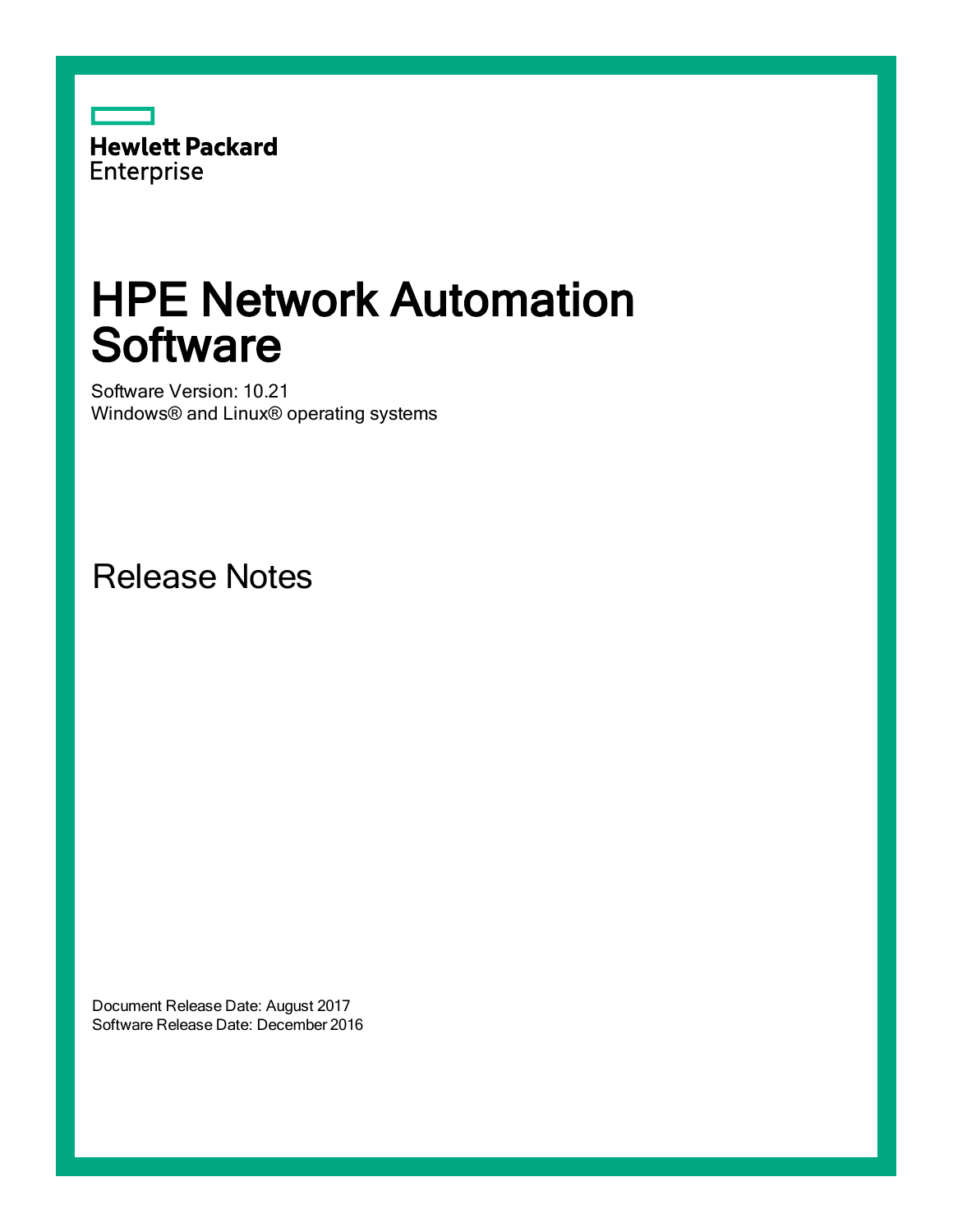# Legal Notices

# **Warranty**

The only warranties for Hewlett Packard Enterprise products and services are set forth in the express warranty statements accompanying such products and services. Nothing herein should be construed as constituting an additional warranty. HPE shall not be liable for technical or editorial errors or omissions contained herein.

The information contained herein is subject to change without notice.

# Restricted Rights Legend

Confidential computer software. Valid license from HPE required for possession, use or copying. Consistent with FAR 12.211 and 12.212, Commercial Computer Software, Computer Software Documentation, and Technical Data for Commercial Items are licensed to the U.S. Government under vendor's standard commercial license.

# Copyright Notice

© Copyright 2011–2017 Hewlett Packard Enterprise Development LP

# Trademark Notices

Adobe® is a trademark of Adobe Systems Incorporated.

AMD is a trademark of Advanced Micro Devices, Inc.

Intel® and Intel® Itanium® are trademarks of Intel Corporation in the U.S. and other countries.

Linux® is the registered trademark of Linus Torvalds in the U.S. and other countries.

Microsoft®, Windows®, and Windows Server® are U.S. registered trademarks of Microsoft Corporation.

Oracle and Java are registered trademarks of Oracle and/or its affiliates.

Red Hat® is a registered trademark of Red Hat, Inc. in the United States and other countries.

UNIX® is a registered trademark of The Open Group.

# Oracle Technology — Notice of Restricted Rights

Programs delivered subject to the DOD FAR Supplement are 'commercial computer software' and use, duplication, and disclosure of the programs, including documentation, shall be subject to the licensing restrictions set forth in the applicable Oracle license agreement. Otherwise, programs delivered subject to the Federal Acquisition Regulations are 'restricted computer software' and use, duplication, and disclosure of the programs, including documentation, shall be subject to the restrictions in FAR 52.227-19, Commercial Computer Software-Restricted Rights (June 1987). Oracle America, Inc., 500 Oracle Parkway, Redwood City, CA 94065.

For the full Oracle license text, see the license-agreements directory on the NA product DVD.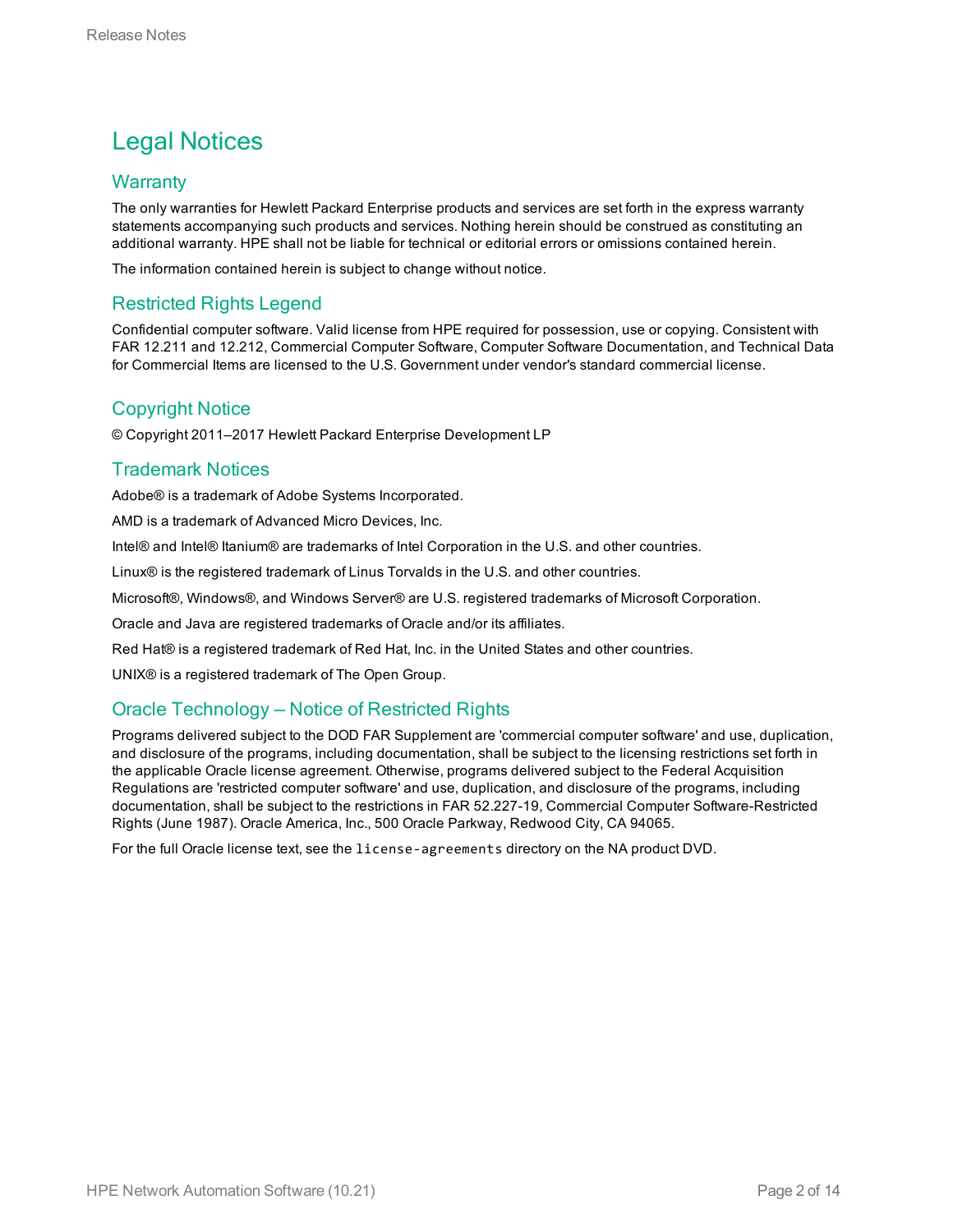# Documentation Updates

The title page of this document contains the following identifying information:

- Software Version number, which indicates the software version.
- Document Release Date, which changes each time the document is updated.
- Software Release Date, which indicates the release date of this version of the software.

To check for recent updates or to verify that you are using the most recent edition of a document, go to: https://softwaresupport.hpe.com/group/softwaresupport/search-result?keyword=.

This site requires an HP Passport account. If you do not have one, click the **Create an account** button on the HP Passport Sign in page.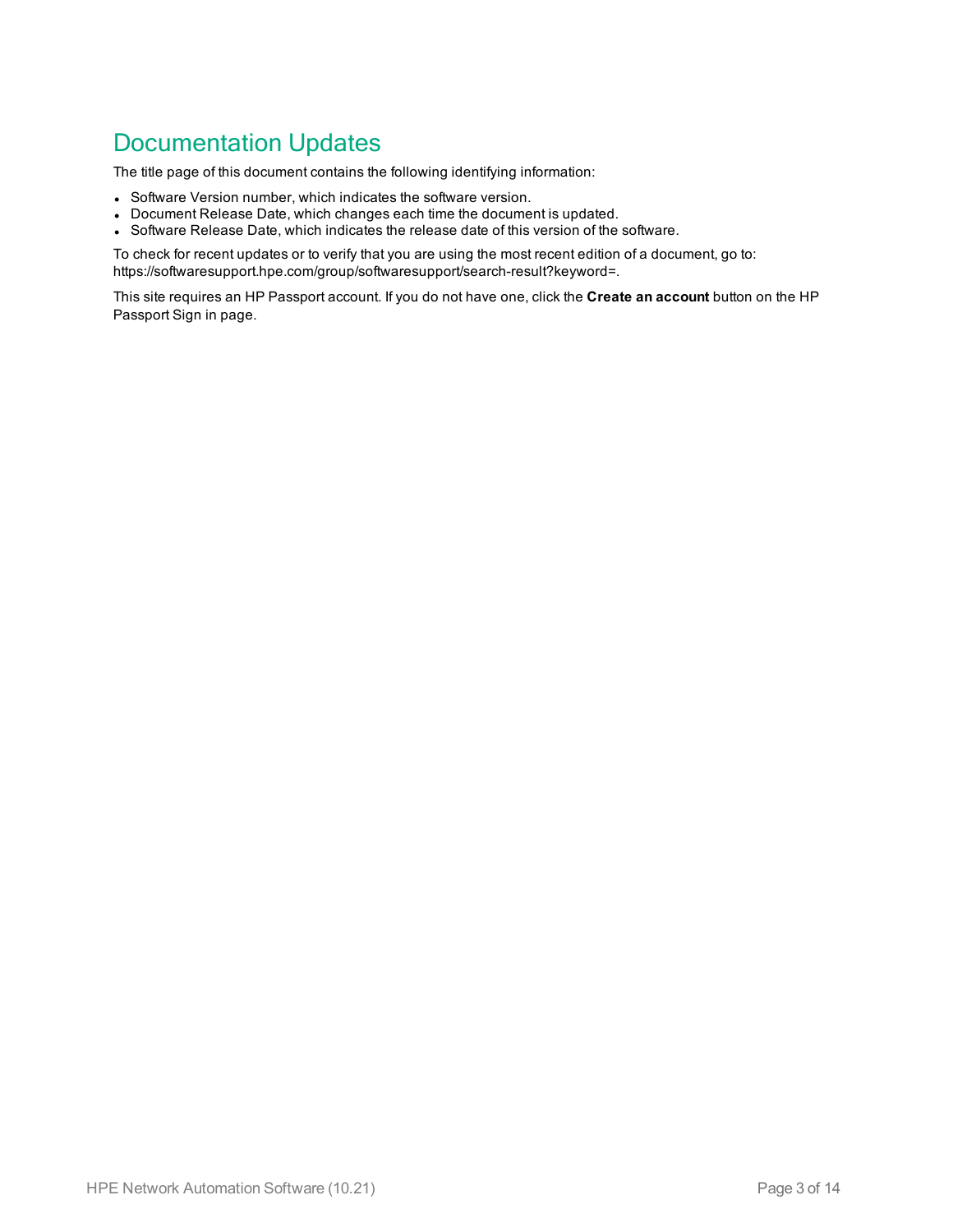# **Support**

Visit the HPE Software Support web site at: **https://softwaresupport.hpe.com**

This web site provides contact information and details about the products, services, and support that HPE Software offers.

HPE Software Support provides customer self-solve capabilities. It provides a fast and efficient way to access interactive technical support tools needed to manage your business. As a valued support customer, you can benefit by using the support web site to:

- Search for knowledge documents of interest
- Submit and track support cases and enhancement requests
- Download software patches
- Manage support contracts
- Look up HPE support contacts
- Review information about available services
- Enter into discussions with other software customers
- Research and register for software training

Most of the support areas require that you register as an HP Passport user and sign in. Many also require a support contract. To register for an HP Passport ID, go to **https://softwaresupport.hpe.com** and click **Register**.

To find more information about access levels, go to: **https://softwaresupport.hpe.com/web/softwaresupport/access-levels**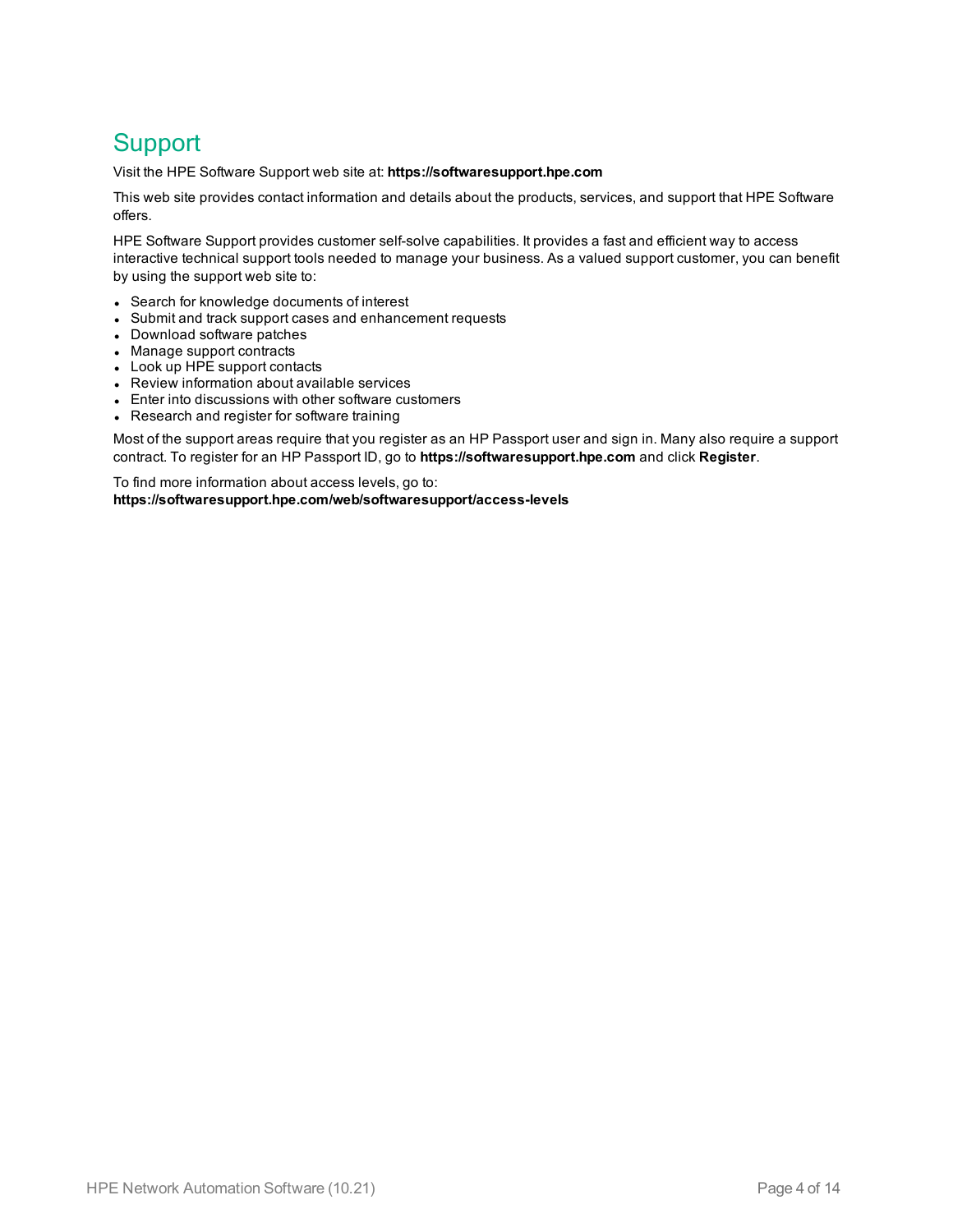# **Contents**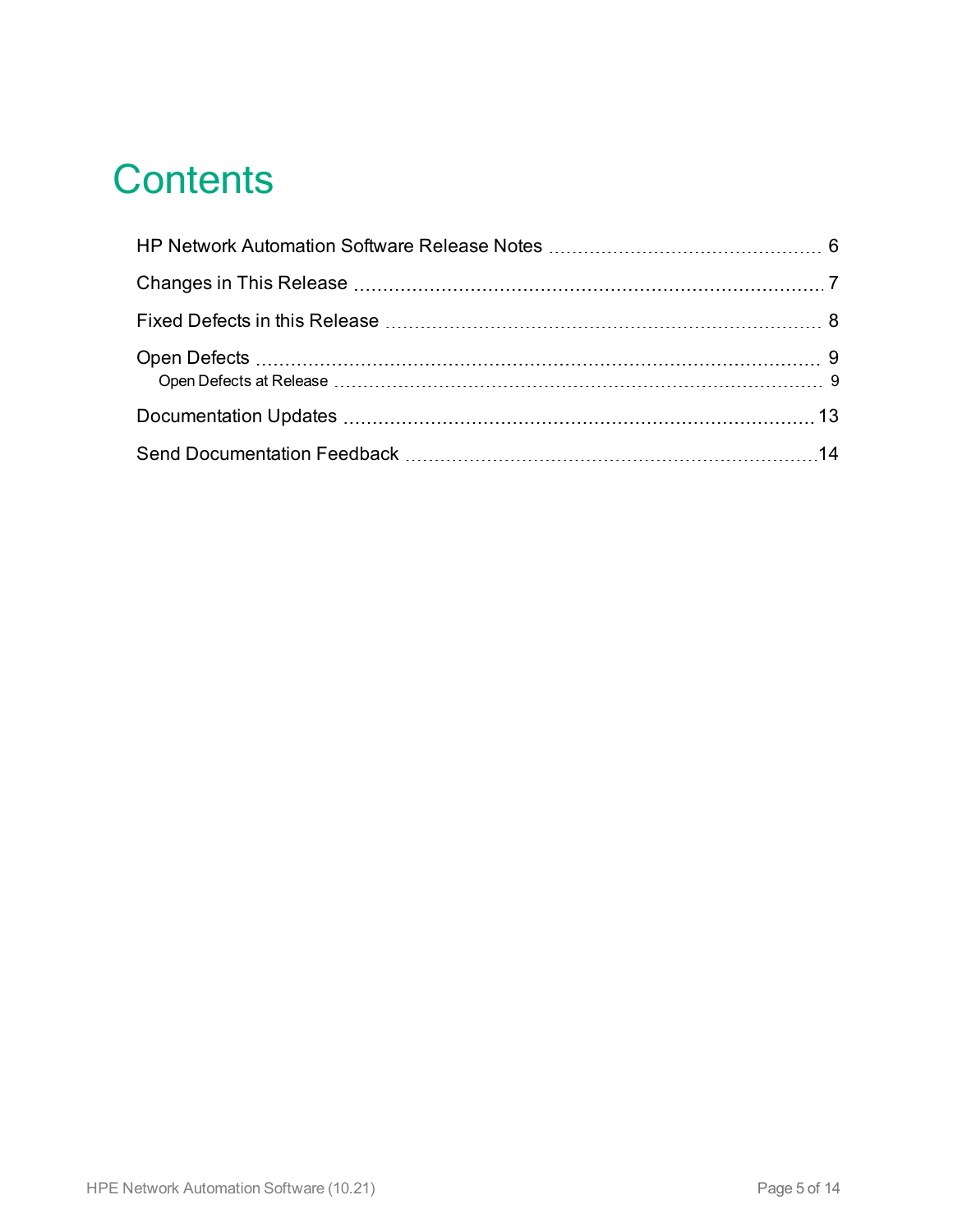# <span id="page-5-0"></span>HP Network Automation Software Release Notes

This document is for the Windows® and Linux® operating systems.

**Software version:** 10.21

#### **Publication date:** August 2017

This document is an overview of the changes made to HP Network Automation Software (NA). It contains important information that is not included in other product documentation. This document contains the following information:

- ["Changes](#page-6-0) in This Release" on the next page
- "Open [Defects"](#page-8-0) on page 9

The *NA Support Matrix* includes information about system requirements and compatibility with other products. The *NA Support Matrix* is available with the NA installer and from the HPE Product Manuals web site at:

#### [https://softwaresupport.hpe.com/group/softwaresupport](https://softwaresupport.hp.com/group/softwaresupport)

Use your HP Passport account to access this site, or register a new HP Passport identifier.

November 2016 driver pack and newer driver packs are compatible with this version of NA.

This document is updated as new information becomes available. To check for recent updates, or to verify that you are using the most recent edition of a document, go to:

[https://softwaresupport.hpe.com/group/softwaresupport](https://softwaresupport.hp.com/group/softwaresupport)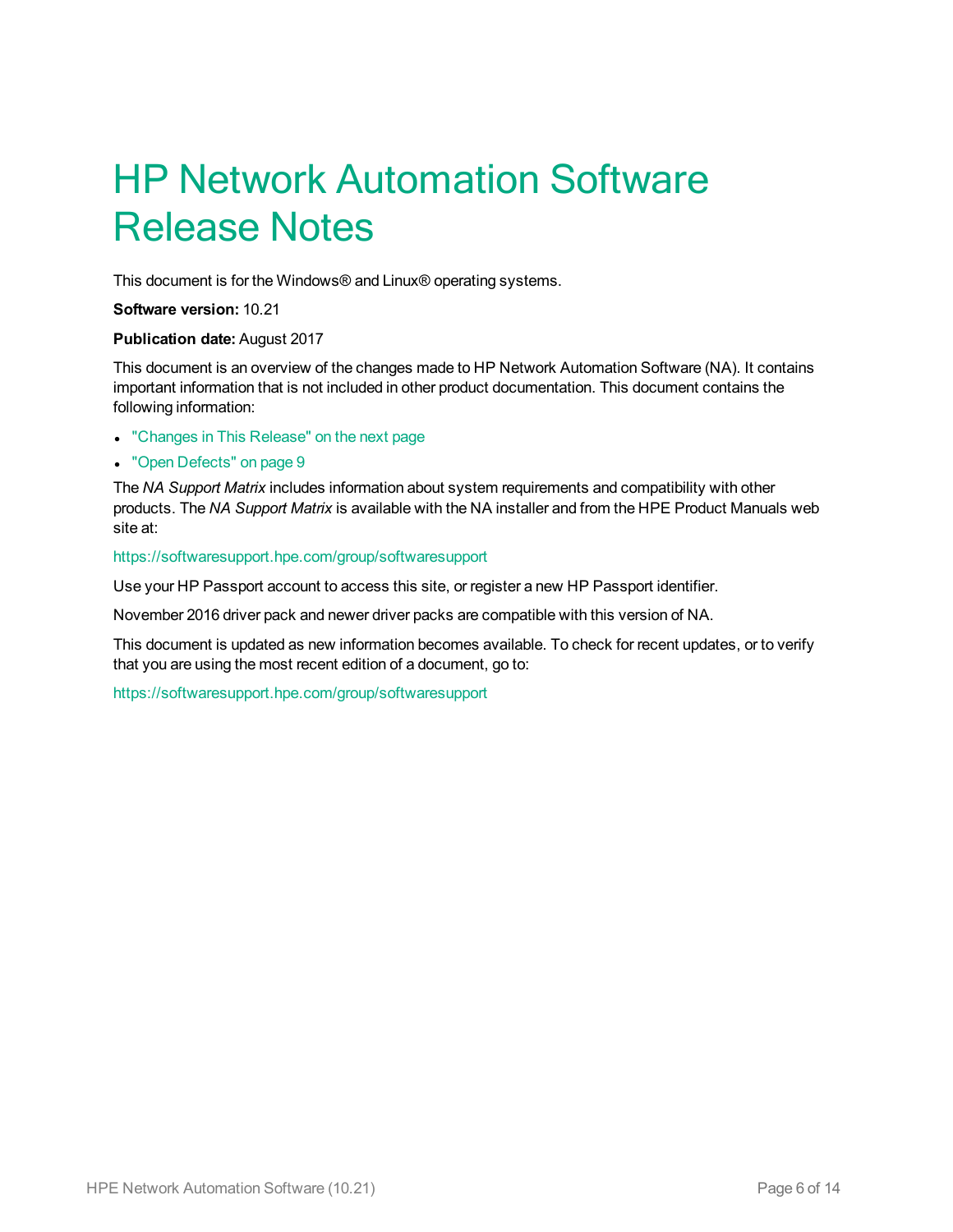# <span id="page-6-0"></span>Changes in This Release

- Introduces the Change Plan feature that executes a script on one or more devices, after successful validation of predefined conditions. For more information, see the 10.21 *NA User Guide* and the *NA Administration Guide*.
- Improves the HTML5-based device selector to match the functionality of Adobe® Flash.

For a list of supported operating systems, databases, and web browsers, see the *HPE Network Automation Software 10.21 Support Matrix*.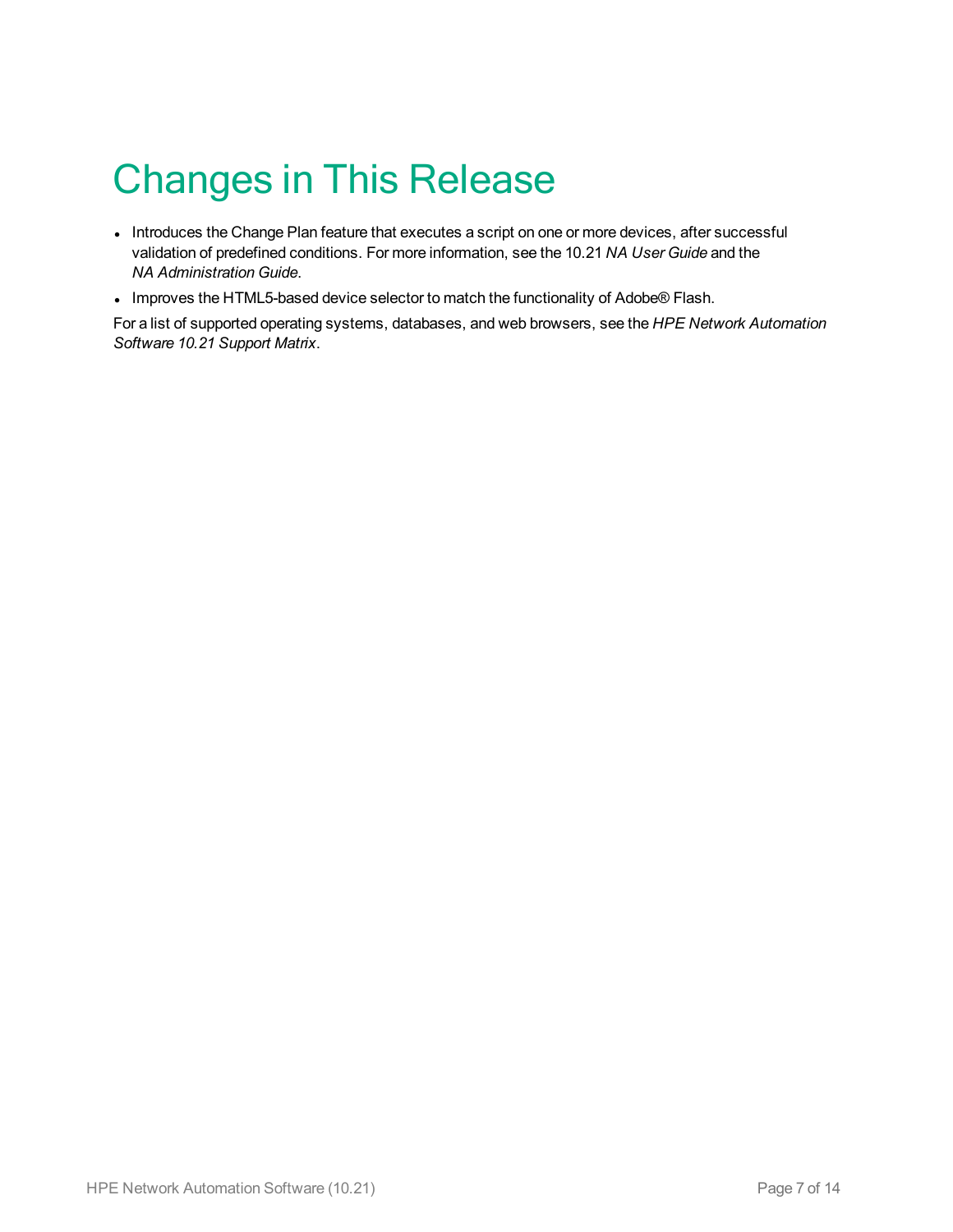# <span id="page-7-0"></span>Fixed Defects in this Release

To view the list of defects fixed in this release, see *NA Fixed [Defects](https://softwaresupport.hpe.com/km/KM02686104) Report*.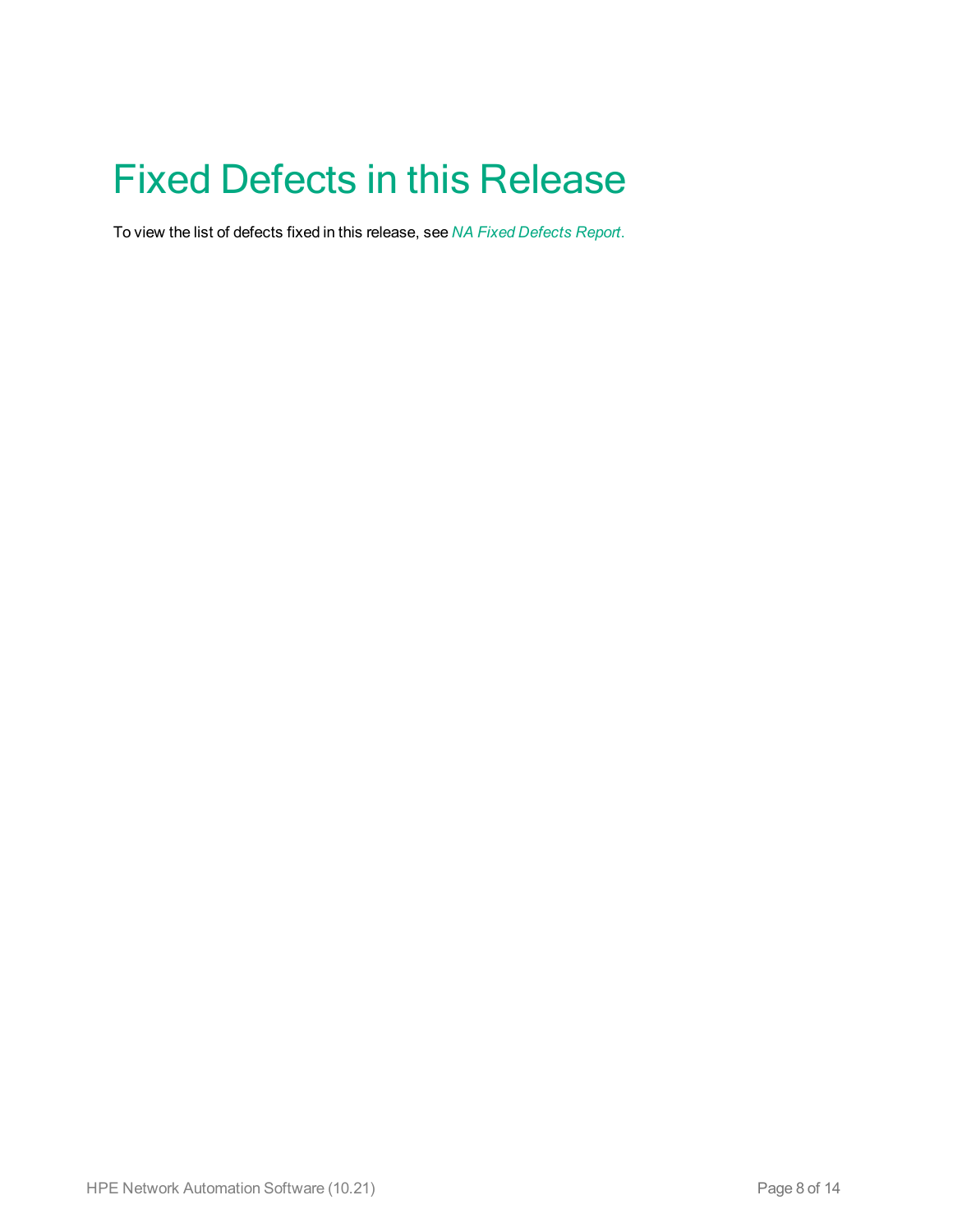# <span id="page-8-0"></span>Open Defects

<span id="page-8-1"></span>The reference number for each defect is the change request (QCCR) number. For more information about open defects, visit HPE [Software](https://softwaresupport.hp.com/) Support Online, or contact your HPE Support representative directly.

# Open Defects at Release

## **QCCR1B150141 - The 'Refresh this page every 60 seconds' checkbox on the 'Device Tasks' page does not retain the value across page navigation**

**Workaround:** Select or deselect the checkbox when you are on the 'Device Tasks' page.

#### **The NA Applet does not work in browsers (such as Google Chrome and Mozilla Firefox 64-bit ESR) that do not support Java applets**

As Google Chrome and Mozilla Firefox 64-bit ESR have disabled Netscape Plugin Application Programming Interface (NPAPI), Java applets no longer work in these browsers.

**Workaround:** Connect to NA Proxy using an SSH or Telnet utility, log on to your user account, and then connect to the devices using the connect command. For more information, see the *Adding Devices and Device Groups* chapter of *NA User Guide*.

#### **QCCR1B145951 - The [runtroubleshoot.sh] functionality does not work if a copy of the rcx file is also present in the home directory of the user**

**Workaround:** Make sure that the rcx file is present only in the following directory:

## *<NA\_HOME>*/jre

#### **QCCR1B145758 - After NA/NNMi integration the ESXi VMs are duplicated on NA—one set of VMs** have the NNMi UUID link, whereas the set discovered by NA does not have the UUID or NNMi links

Monitoring of ESXi server results in duplicate entries of VMs when NA is integrated with NNMi.

#### **QCCR1B145486 - Devices owned by the Default Site fails for discovery**

The default site is mapped to only one core realm in the Horizontal Scalability environment. Therefore, the devices owned by the other core fail.

**Workaround:** Re-assign the same devices to either the Default Realm or the Satellite Realms. This ensures that the device discovery and snapshot tasks are completed successfully.

#### QCCR1B145756 - When the Take Snapshot task is run on ESXi server for the first time, it does not **get the full configuration of the server**

**Workaround:** Re-run of the Take Snapshot task on the ESXi server dispalys the entire configuration.

#### QCCR1B144759 - When the NA UI is launched from the NNMi UI Action menu for the first time after **integration, the NA UI menu items are missing**

**Workaround:** Re-launch of the NA user interface from NNMi resolves this issue.

#### **QCCR1B143519 - Running tasks in Task Load displays incorrect values for a remote core**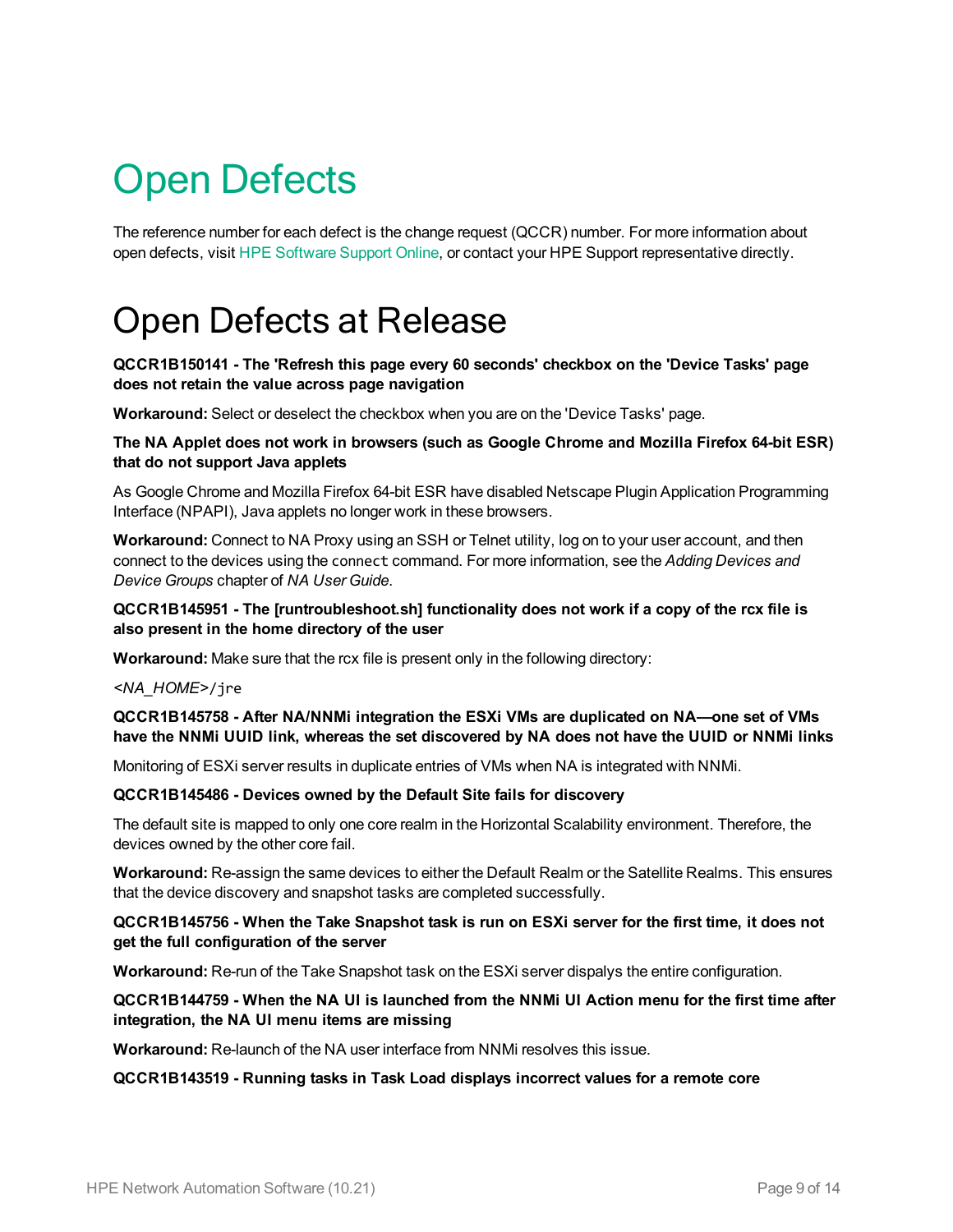**Workaround:** This issue is observed only during the initial phase of the scheduler. The task load values are corrected over a period of time.

## **QCCR1B133430 - Assigning of users associated with deleted Security Partition does not work as expected**

While deleting a Security Partition, all the objects, such as devices and policies, associated with the deleted partition, are moved to the specified target partition. However, the users do not get moved along with it.

**Workaround:** Move the users from the deleted partition to the target partition manually using the All Users (**Admin > Users)** page.

## **QCCR1B125132 - Visual Highlighting does not work for the Default Device Selector in Internet Explorer**

The default device selector runs in Adobe Flash using Flex. Visual highlighting of current focus using keyboard navigation does not work correctly for Flex in Internet Explorer 10.

**Workaround:** Disable Adobe Flash from running in the NA console as described in "Disabling the Use of Adobe Flash" in the *NA Administration Guide*.

## **QCCR1B118409 - Device Groups page not fully keyboard accessible**

The table on the Device Groups page of the NA console can be navigated with the keyboard. However, a pointing device must be used to activate the links in the Actions column.

#### **QCCR1B123297 - Screen reader unable to read the Device Groups table headers in Internet Explorer**

In Internet Explorer, the tested screen reader was unable to identify the heading content in the table on the Device Groups page of the NA console.

**Workaround:** Use Firefox when using a screen reader.

## **QCCR1B111292 - Files missing from Image Synchronization Report**

Saving a file from the Image Synchronization report to the software image repository removes all files of the same name from the report. The files remain on the devices even though they are not visible in the report.

## **QCCR1B114078 - The NA log-on process continues to request a certificate after PKI user authentication is disabled**

Disabling PKI User Authentication correctly disables the certificate-based authentication (PKI User Authentication) functionality, but the browser still requests a certificate during the NA console log-on process.

**Workaround:** To access the NA console log-on page, in the certificate selection window, click Cancel. Enter the NA user name and password.

#### **QCCR1B114887 - Event rule cannot run the Update Device Software task**

Recent changes to the Update Device Software task require specification of the target devices to determine which slots are available to receive the new files. The process of creating or editing an event notification and response rule to run the Update Device Software task does not provide a way to specify the target devices. Therefore, the event rule task cannot be saved.

## **QCCR1B114815 - Users can be inadvertently added to the View All Partitions group**

If all user-created NA user groups do not have the view partition permission specified (view partition permission is set to None), NA adds all users in one of those user groups to the View All Partitions user group. When at least one customer-created NA user group specifies a view partition permission, this behavior is no longer seen.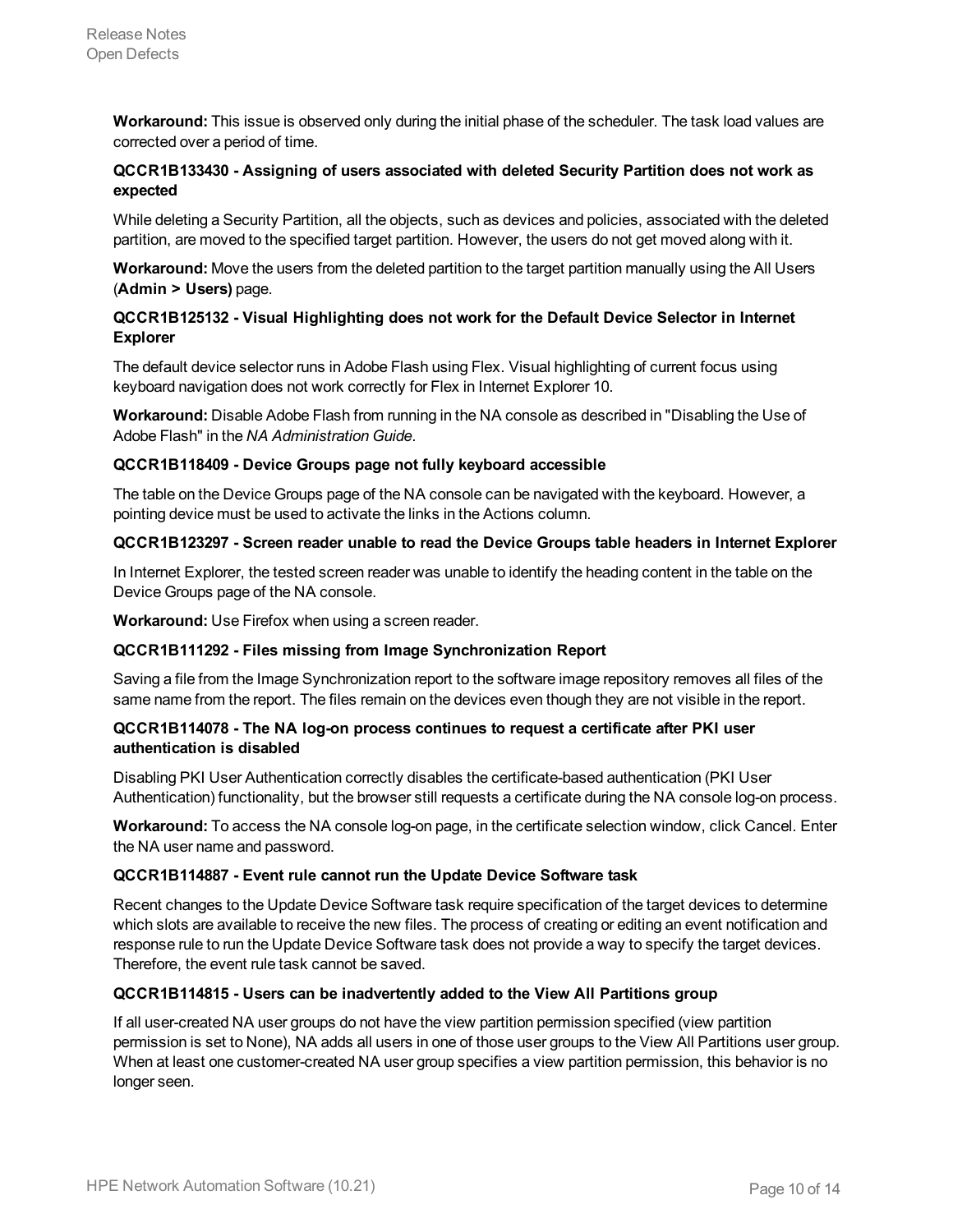**Solution:** Verify the permissions of a new NA user before giving log-on information to the new user. If the new user has the View All Partitions permissions in error, do the following:

- 1. Edit the user group of the new user to select the correct partition in the View Partition Permissions section.
- 2. Edit the View All Partitions user group to remove the user from the Users in Group list.

## **QCCR1B115004 - Deletion of the last item in a list in Administrative Settings is not replicated across NA Cores**

In a Distributed environment, NA does not correctly replicate the deletion of the last item in a list on the Administrative Settings pages to the other NA cores.

**Workaround:** On each of the other NA cores, run the **Admin > Distributed > Renew Configuration Options** command.

## **QCCR1B102518 - HPE NNMi-HPE NA integration: some NA interface configurations are not available in NNMi**

Some NA interface configurations are available in the NA console but not in the NNMi console. For information about how NNMi interfaces are mapped to NA ports, see the *HPE Network Node Manager i Software—HPE Network Automation Integration Guide*.

#### **QCCR1B102520 - Full-text search returns incorrect results for searches including hyphens**

Full-text search queries that contain a hyphen (-) might return more results than expected.

#### **QCCR1B86730 - Incorrect SNMPv3 configuration prevents correct device detection**

For a device whose NA configuration includes SNMPv3 settings, NA first tries to communicate with the device using SNMPv3. NA then tries the SNMPv1 or SNMPv2c settings. If the SNMPv3 settings are incorrect, NA does not recognize that the SNMPv3 connection failed and detects the device as a non-active node or an unrecognized host. Therefore, NA does not attempt SNMPv1 or SNMPv2c communication with the device.

**Workaround:** Correct the SNMPv3 settings or remove the SNMPv3 configuration so NA uses only SNMPv1 or SNMPv2.

#### **QCCR1D88942 - Using SNMPv3 with Privacy and AES192 and AES256 encryption**

Several tasks, including Detect Network Devices and Discover Driver, do not correctly use SNMPv3 with the AES192 or AES256 encryption privacy protocol.

**Workaround:** Use a different encryption method, such as AES128.

## **QCCR1D94263 - Users without permissions to all partitions might not be able to compare device configurations**

Users with access to some, but not all, partitions do not see the options for comparing devices on the Configuration Changes tab of the Devices page.

#### **QCCR1D105486 - CLI driver discovery via Bastion Host does not work for some devices**

When configuring a device to use a Bastion Host server with SSH, the Discover Driver task fails with the following error message: This task did not complete

In addition, the Session Log is not stored for the failed task.

**Workaround:** Discover the driver without the Bastion Host or manually assign the driver.

#### **QCCR1B127328 - Duplex Mismatch events are not generated for interfaces with duplicate MAC addresses**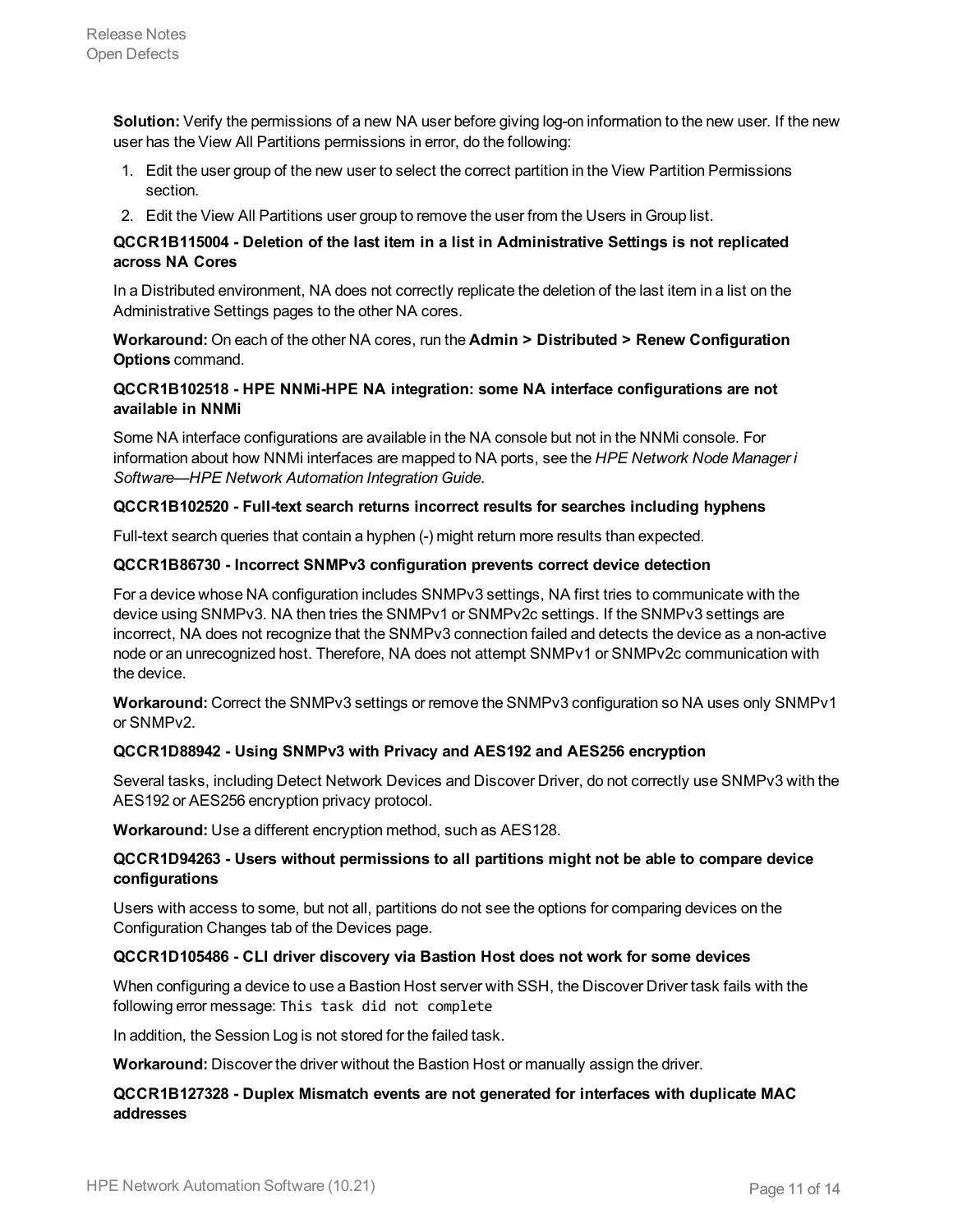When an interface that is involved in a duplex mismatch has the same MAC address as another interface on the device, NA does not generate the Device Port Duplex Mismatch Detected event. Additionally, NA does not notify an integrated HPE Network Node Manager i of the mismatch.

**Workaround:** Ensure that interfaces of interest have unique MAC addresses.

#### **QCCR1B127993 - Compliance Center - PCI Page text is incorrect in non-English languages**

In non-English installations, the Compliance Center - PCI page displays some text in English and some in the localized language. The localized text might be out of date.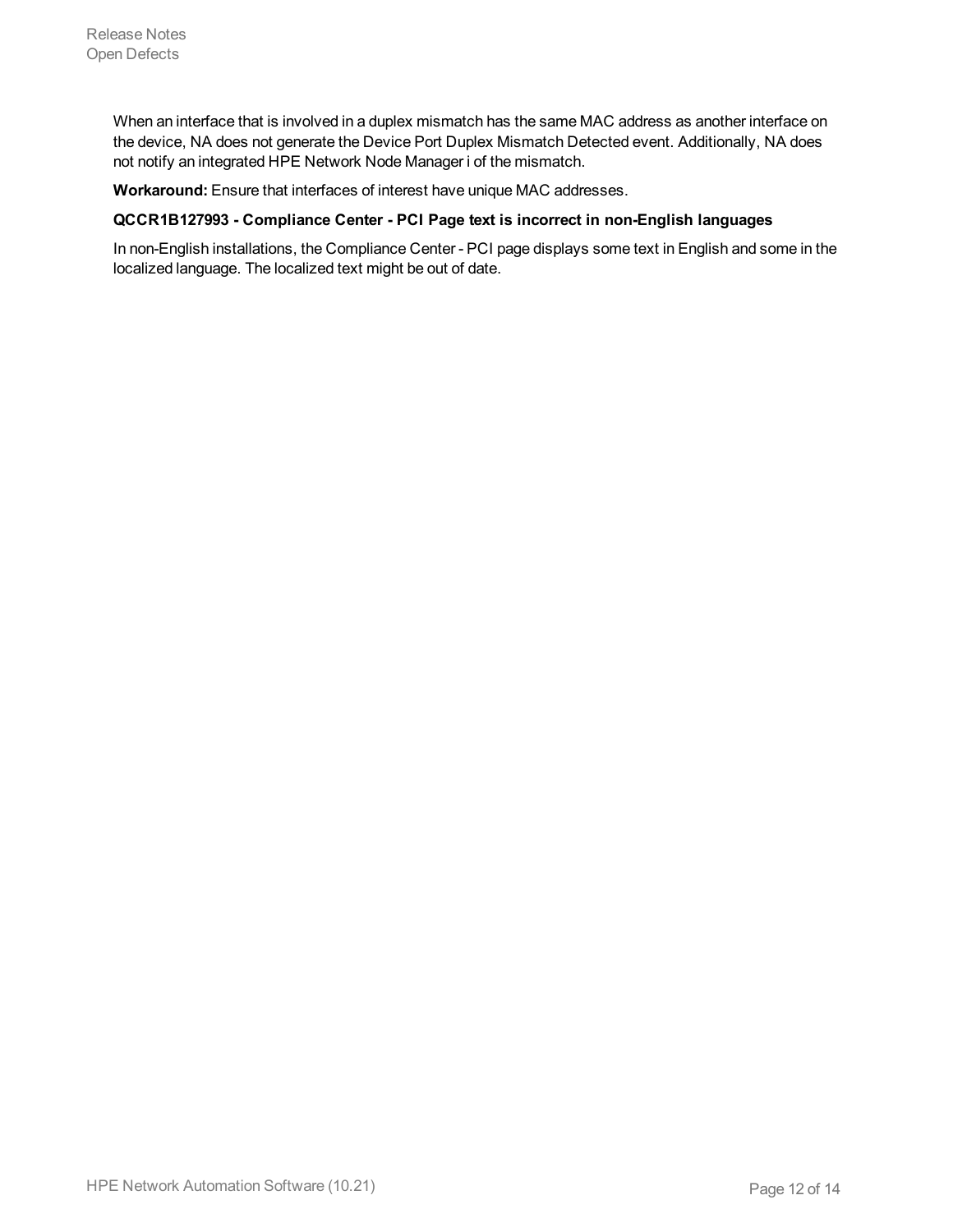# <span id="page-12-0"></span>Documentation Updates

The first page of this document identifies the following:

- Version number for the software
- Software release date

To check for recent updates or to verify that you are using the most recent edition, visit the HPE [Software](https://softwaresupport.hpe.com/group/softwaresupport) Product [Manuals](https://softwaresupport.hpe.com/group/softwaresupport) web site.

To retrieve a document, follow these steps:

- 1. On the Self-Solve Knowledge Search page, select the following:
	- Product name
	- Version number
	- Operating System
	- Document Type
	- Preferred Language
- 2. From the list of the **Best Match** found, click the link to the document that you want.
- 3. Open or download the document.

You must have Adobe® Reader installed to view files in PDF format (\*.pdf). To download Adobe Reader, go to the [Adobe](http://www.adobe.com/) web site.